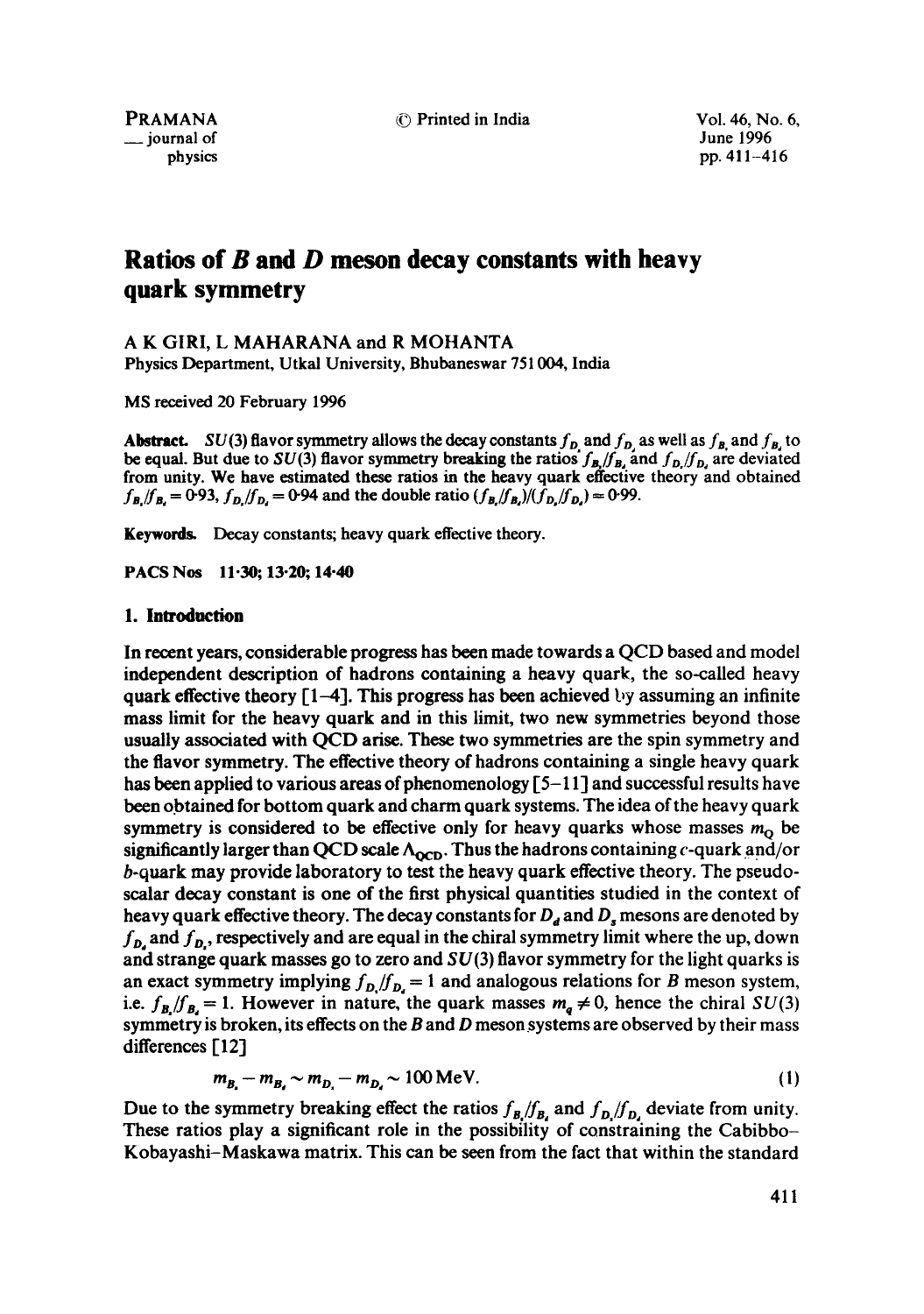*A K Girl et al* 

model, the mixing between  $B_s$  and  $B_s$  occurs with the parameter  $x_s = (\Delta M/\Gamma)_{B_s}$ given by  $[13]$ 

$$
x_s = \frac{G_F^2}{6\pi^2} \tau_{B_s} m_W^2 (f_{B_s}^2 B_{B_s}) \eta_{B_s} |V_{ts}^* V_{tb}|^2 F(m_t^2 / m_W^2). \tag{2}
$$

Equation (2) shows that the ratio  $x_s/x_d$  is independent of the top quark mass  $m_t$ , the experimental determination of the ratios implies the ratio  $|V_{1s}/V_{1d}|$  is known, once  $(f_{B}^{2}B_{B}/f_{B}^{2}B_{B})$  and  $\tau_{B}/\tau_{B}$  have been calculated or known. Several investigations have been done for evaluation of the B and D meson decay constant ratios following various approaches. A summary of earlier studies can be found in ref. [14]. Lattice calculation indicates that the ratio can be calculated much more accurately than either  $f_{B}$  or *fB,* due to cancellation of some systematic uncertainties and lattice calculation of Bernard *et al* [15] yield  $f_B/f_B \simeq f_D/f_D \simeq 1.1$ . Using QCD sum rules Dominguez [16] has shown that  $f_B/f_B = 1.22$  and  $f_D/f_D = 1.21$ . Incorporating heavy quark and chiral perturbation theory, Grinstein *et al* [17] obtained  $f_B/f_{B_i} = 1.14$  and  $f_B/f_{D_i} = 1.1$ . To be more specific the double ratio  $(f_{B_i}/f_{B_i})/(f_{D_i}/f_{D_i})$  is very close to unity in all the above calculations as small corrections to both numerator and denominator are cancelled. In a recent letter, Oakes [18], using chiral symmetry and basic quantum mechanical arguments, has shown the double ratio to be 1-004.

In this investigation we calculate the ratios  $f_{B_n}/f_{B_n}$  and  $f_{D_n}/f_{D_n}$  in heavy quark effective theory and show that the double ratio is very close to unity. Since we have used the basic assumptions of HQET, our results are indcpcndent of any model-dependent parameters and depends only on the quark and hadron masses. Hence, the only uncertainties in our calculations are due to the uncertainties present in the quark mass terms.

## **2. Theory**

A convenient framework for systematically analyzing the heavy particle systems is provided by the so-called heavy quark effective theory developed by Georgi [3]. The basic observation is that as the mass of the heavy quark  $m_0 \to \infty$ , its velocity v becomes a conserved quantity with respect to soft processes. Hence in HQET the effective heavy quark field  $h_r^Q(x)$  is related to the original field  $Q(x)$  by

$$
h_v^{\mathbf{Q}}(\mathbf{x}) = \exp(im_0 v \cdot \mathbf{x}) \mathbf{Q}(\mathbf{x}),\tag{3}
$$

and is constrained to satisfy the relation

$$
th_v^Q(x) = h_v^Q(x). \tag{4}
$$

Before turning to the detailed calculations it is important to understand what HQET tells us about the decay constants, since it provides the only results that follow directly from QCD. At leading order in the effective theory the decay constant follow the scaling behavior

$$
f_P \propto \frac{1}{\sqrt{m_P}}.\tag{5}
$$

**412 Pramana - J. Phys., Vol. 46, No. 6, June 1996**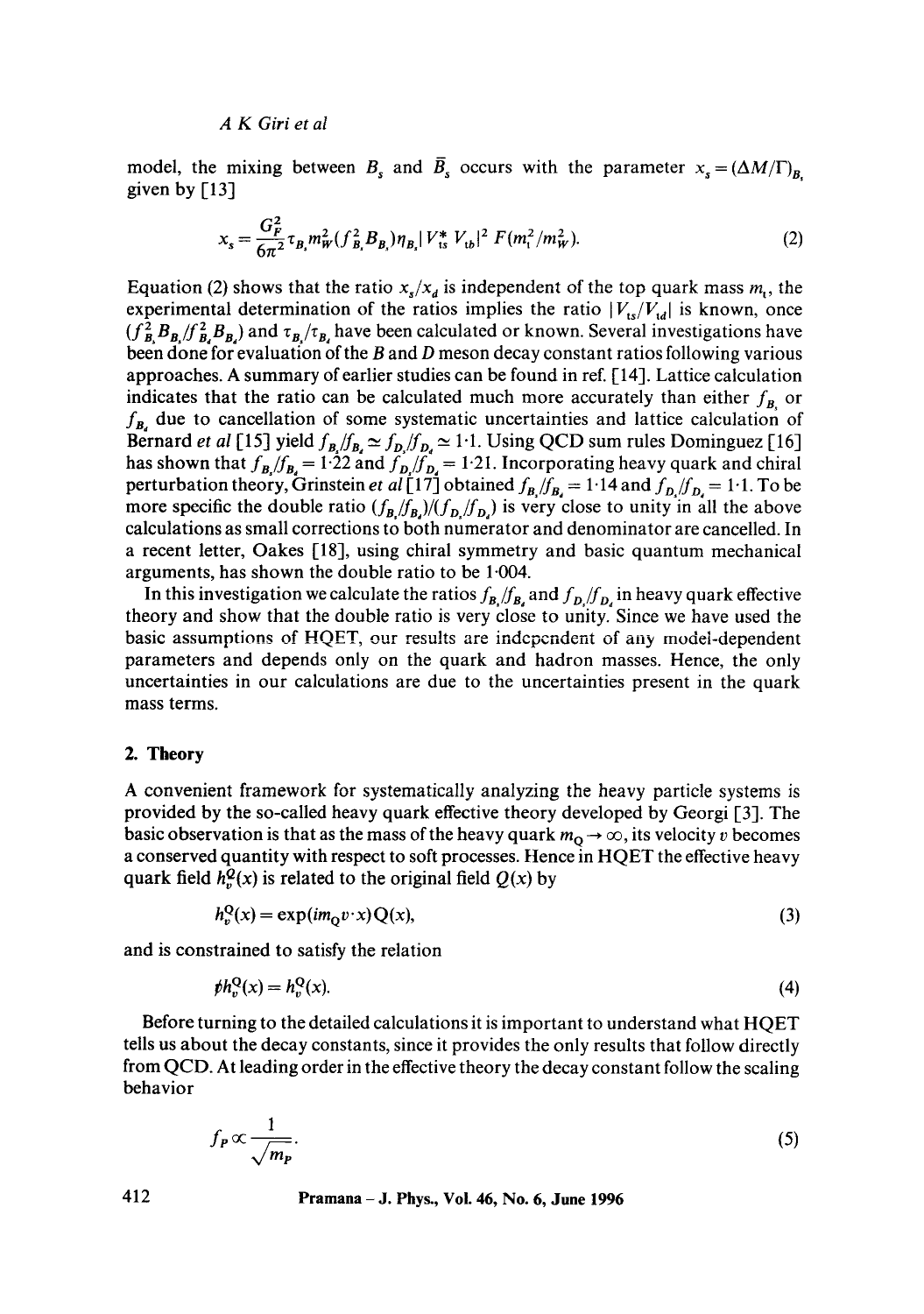## *Ratios of B and D mesons with heavy quark symmetry*

In the effective theory the decay constants for the  $D_d$  and  $D_s$  mesons are defined in terms of hadronic matrix elements as

$$
\langle 0|\bar{q}\gamma_{\mu}\gamma_{5}c|D_{q}(v)\rangle = if_{D_{q}}\sqrt{m_{D_{q}}v^{\mu}},\tag{6}
$$

where  $q = (s, d)$  for  $D_s$  and  $D_d$  mesons respectively. The decay constants for B mesons are defined by equations analogous to (6). These decay constants are equal in the  $SU(3)$  flavor symmetry limit. In reality the QCD hamiltonian contains a quark mass term  $\mathcal{H}(x) = \sum_i m_i \bar{q}_i(x)q_i(x)$ , which breaks the symmetry. Therefore the axial vector current is not exactly conserved and the divergence of the axial current can be given as

$$
\partial_{\mu}(\bar{q}\gamma^{\mu}\gamma_{5}c) = i(m_{c} + m_{q})\bar{q}\gamma_{5}c. \tag{7}
$$

The current in the full theory can be expanded in terms of the operators in the effective theory as  $\lceil 19 \rceil$ 

$$
\bar{q}\Gamma Q = C(\mu)\bar{q}_v\Gamma h_v^Q,\tag{8}
$$

where  $C(\mu)$  is the short distance coefficient which depends on the renormalization scale  $\mu$  and at leading order  $C(\mu) = 1$ . Using (8) the modified (7) in the effective theory is given as

$$
\partial_{\mu}(\bar{q}_{v}\gamma^{\mu}\gamma_{5}h_{v}^{c}) = i(m_{c} + m_{q})\bar{q}_{v}\gamma_{5}h_{v}^{c}.
$$
\n(9)

To obtain the ratio of the decay constants we have to evaluate the matrix elements of the operator present in the above equation. Matrix elements of the operator on the 1.h.s. of(9) can be most concisely computed employing a compact trace formalism. For the relevant matrix elements of the operator one can write from ref. [18]

$$
\langle 0|\partial_{\mu}(\bar{q}_{\nu}\gamma_{\mu}\gamma_{5}h_{\nu}^{c})|D_{q}(v)\rangle = \frac{i}{2}\bar{\Lambda}F(\mu)\mathrm{Tr}(v_{\mu}\gamma_{\mu}\mathcal{M}(v)),\tag{10}
$$

where  $F(\mu)$  is the scale dependent low energy parameter independent of  $m_0$ , denotes the asymptotic value of the scaled decay constant given as  $F(\mu) = \sqrt{m_{D_s} f_{D_s}}$  [20],  $\mu$  is the scale at which the effective current is renormalized.  $\overline{\Lambda}$  is a parameter characterizing the properties of the light degrees of freedom defined as [19]

$$
\bar{\Lambda} = m_{D_q} - m_c, \tag{11}
$$

and

$$
\mathcal{M}(v) = -\sqrt{m_{D_q}} \frac{1+\rlap/v}{2} \gamma_5,\tag{12}
$$

denotes the spin wave function of the  $D_q$  meson [20].

Using (11) and (12) we obtain from (10) that

$$
\langle 0|\partial_{\mu}(\bar{q}_{\nu}\gamma_{\mu}\gamma_{5}h_{\nu}^{c})|D_{q}(v)\rangle = i(m_{D_{q}}-m_{c})f_{D_{q}}m_{D_{q}}.
$$
\n(13)

Using  $(9)$  and  $(13)$  one can easily obtain the ratio of the decay constants for D meson as

$$
\frac{f_{D_s}}{f_{D_s}} = \frac{m_{D_s}}{m_{D_s}} \left( \frac{m_{D_s} - m_c}{m_{D_s} - m_c} \right) \left( \frac{m_c + m_s}{m_c + m_d} \right) \frac{\langle 0 | \bar{s}_v \gamma_5 h_v^c | D_s \rangle}{\langle 0 | \bar{d}_v \gamma_5 h_v^c | D_d \rangle}.
$$
\n(14)

**Pramana** – **J. Phys., Vol. 46, No. 6, June 1996** 413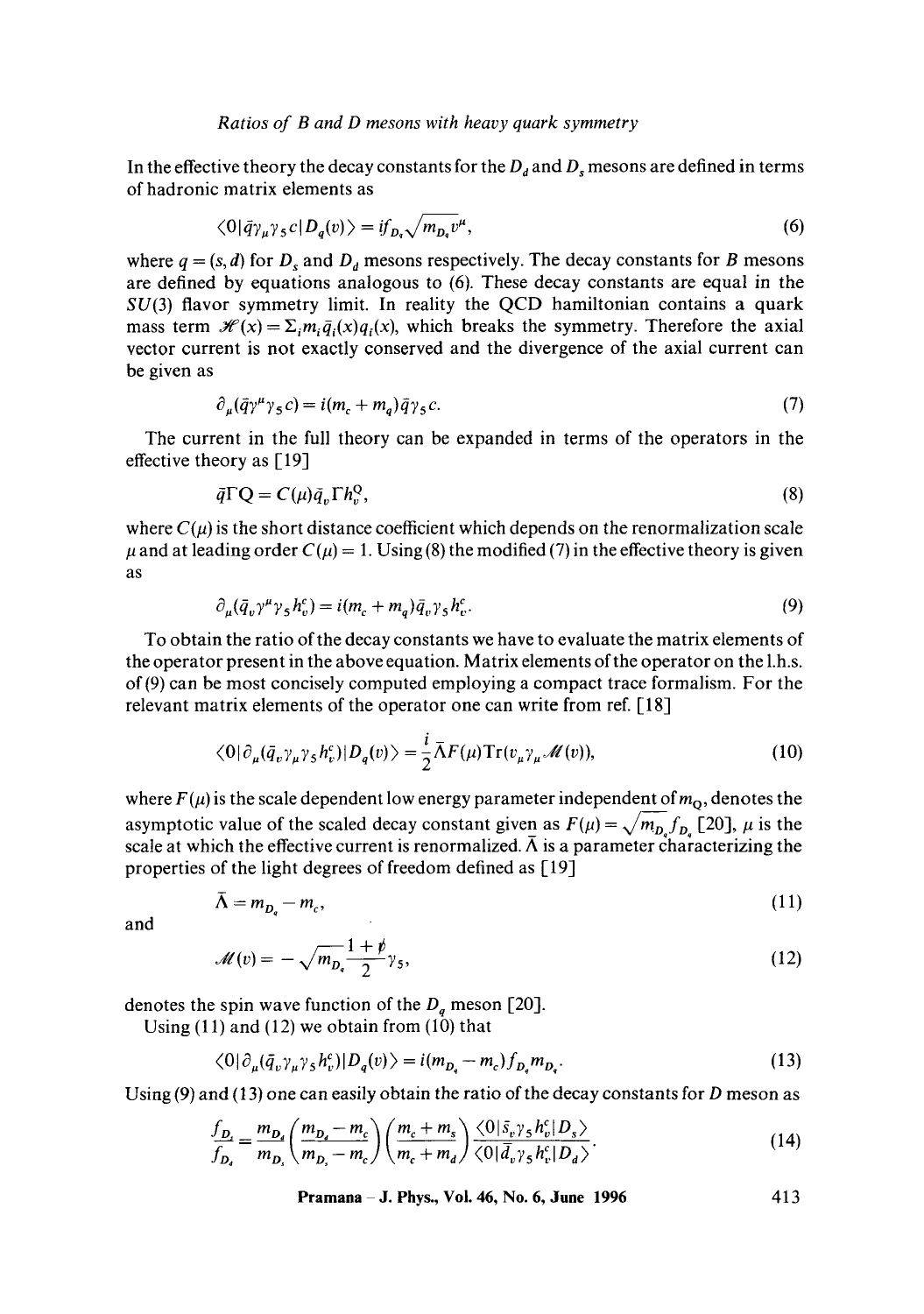# *A K Girl et al*

Analogous relation holds for the ratio of the decay constants for B mesons given as

$$
\frac{f_{B_i}}{f_{B_i}} = \frac{m_{B_i}}{m_{B_i}} \left( \frac{m_{B_i} - m_b}{m_{B_i} - m_b} \right) \left( \frac{m_b + m_s}{m_b + m_d} \right) \frac{\langle 0 | \bar{s}_c \gamma_5 h_c^b | B_s \rangle}{\langle 0 | \bar{d}_v \gamma_5 h_c^b | B_d \rangle}.
$$
\n(15)

To evaluate the matrix dements consistent with Lorentz invariance and heavy quark spin symmetry, we introduce the interpolating fields for the heavy mesons as

$$
P(v) = \bar{q}_v \gamma_5 h_v^Q \sqrt{m_p},\tag{16}
$$

where  $\bar{q}_v$  is a light antiquark which combines with a heavy quark  $h_v$  of velocity v to form the appropriate meson. The current given in the matrix element is the interpolating current with the quantum numbers of the heavy meson, which can induce the generation of a heavy meson out of vacuum. Hence we can immediately obtain

$$
\langle 0|\bar{q}_v\gamma_5 h_v^{\mathsf{Q}}|P(v)\rangle = \langle 0|\bar{q}_v\gamma_5 h_v^{\mathsf{Q}}\bar{h}_v^{\mathsf{Q}}\gamma_5 q_v|0\rangle \sqrt{m_p}
$$
  
= 
$$
-\operatorname{Tr}\left(\langle 0|\gamma_5 \frac{\rlap/v+1}{2}\gamma_5|0\rangle M\right)\sqrt{m_p},
$$
 (17)

where  $M = \langle 0|q_v\bar{q}_v|0\rangle$  is a 4 × 4 matrix [21] and we have used the heavy quark propagator as  $\langle 0|h_r^Q \overline{h_r^Q} |0\rangle = (1 + \rlap/v)/2$ . Lorentz invariance implies that

$$
M = A(v^2)I + B(v^2)t,
$$
 (18)

where  $A(v^2)$  and  $B(v^2)$  are functions of the scalar variable  $v^2$ . Since  $v^2 = 1$  the functions

$$
A(1) = A
$$
 and  $B(1) = B$  (say), (19)

are universal constants. Substituting the value of  $M$  from (18) in (17) we obtain

$$
\langle 0|\bar{q}_v \gamma_5 h_v^{\Omega} | P(v) \rangle = -2(A-B)\sqrt{m_p}.
$$
 (20)

Using  $(20)$  we obtain from  $(14)$  and  $(15)$  the exact expressions for the ratios of the decay constants as

$$
\frac{f_{D}}{f_{D_d}} = \sqrt{\frac{m_{D_d}}{m_{D_s}}} \left( \frac{m_{D_s} - m_c}{m_{D_s} - m_c} \right) \left( \frac{m_c + m_s}{m_c + m_d} \right)
$$
\n(21)

and

$$
\frac{f_{B_s}}{f_{B_s}} = \sqrt{\frac{m_{B_s}}{m_{B_s}} \left(\frac{m_{B_s} - m_b}{m_{B_s} - m_b}\right) \left(\frac{m_b + m_s}{m_b + m_d}\right)}.
$$
\n(22)

We take the current quark masses as  $m_d = 10$  MeV,  $m_s = 150$  MeV,  $m_c = 1.3$  GeV,  $m_b = 4.3$  GeV and the masses of B and D mesons are  $M_{D} = 1869$  MeV,  $M_{D} = 1968.5$  MeV,  $M_{B_1}$  = 5375 MeV and  $M_{B_2}$  = 5279 MeV from ref. [12]. With these values we obtain the ratios to be

$$
\frac{f_{B_4}}{f_{B_4}} = 0.93\tag{23}
$$

and

$$
\frac{f_{D_1}}{f_{D_2}} = 0.94.
$$
\n(24)

## **414 Pramana - J. Phys., Vol. 46, No. 6, June 1996**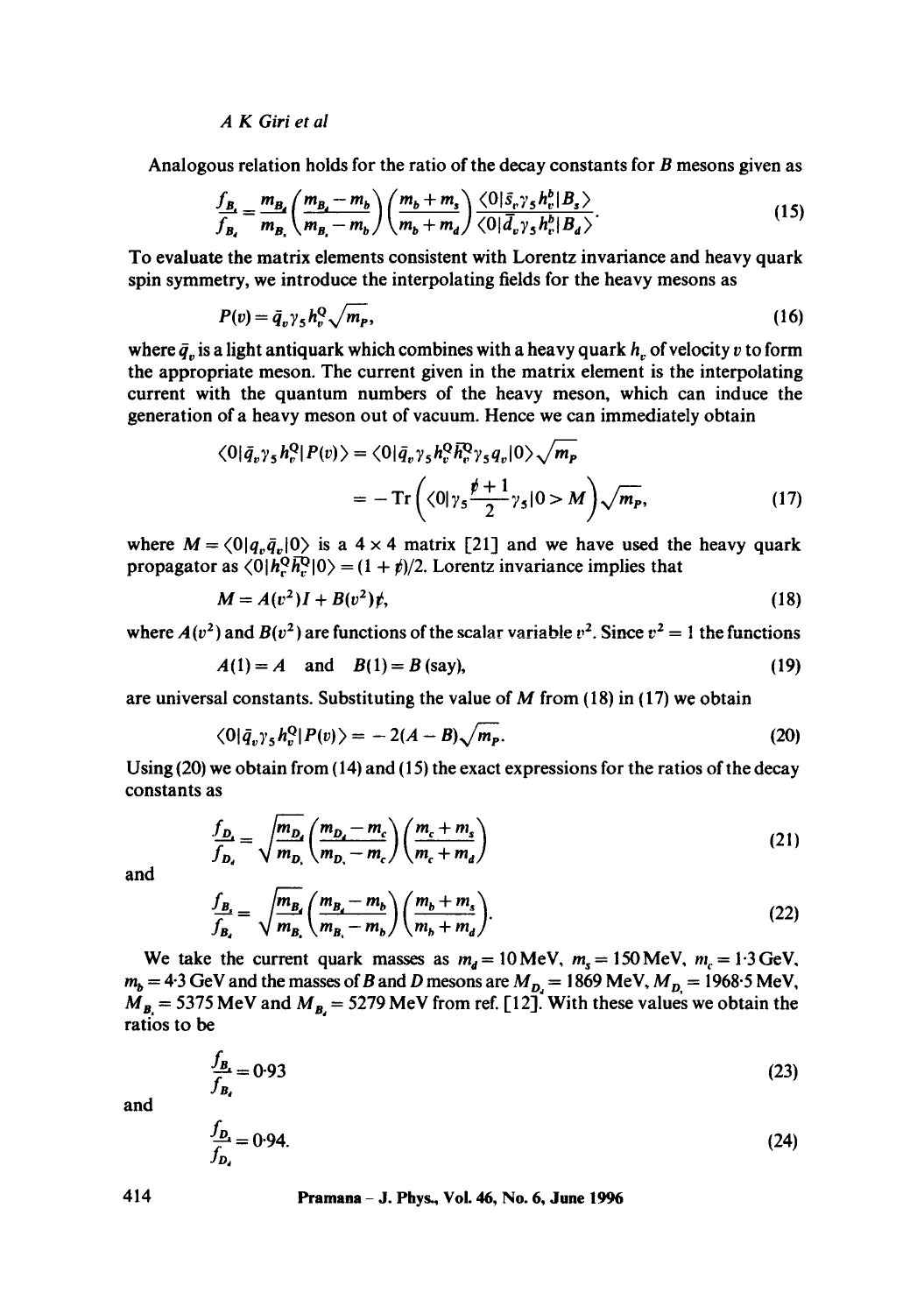The double ratio is given as

$$
(f_{B_i}/f_{B_i})/(f_{D_i}/f_{D_i}) = 0.99.
$$
 (25)

## **3. Discussion**

We have tried to calculate the ratio of  $B$  and  $D$  meson decay constants using heavy quark effective theory. Considering the *SU(3)* flavor symmetry breaking in the light quark sector, we obtain the exact expressions for the ratios of the decay constants. The matrix element contained in the expression is calculated in HQET, consistent with the Lorentz invariance and heavy quark spin symmetry. Thus we obtain the ratios in terms of quark and hadron masses and substitution of the masses yield the results  $f_{B}/f_{B} = 0.93$  and  $f_{D}/f_{D} = 0.94$  and the double ratio  $(f_{B}/f_{B})/(f_{D}/f_{D}) = 0.99$ . It has been argued by Grinstein [22] using both heavy quark and chiral symmetry that the double ratio be equal to unity with sizable corrections for the light and heavy quark sector. The double ratio in our case is very close to unity with a correction factor of 1%. Since a direct measurement of  $f_B$  through the leptonic decay will be extremely challenging because of the very small branching ratio and difficult signature, a measurement of  $f<sub>D</sub>$ is much more feasible, so a precise measurement of  $f_{\mathbf{D}}/f_{\mathbf{D}_r}$  will determine the value of  $f_B/f_B$ , which is a factor in determining the relative strengths of  $B_s - \bar{B}_s$  and  $B_d - \bar{B}_d$ mixing. These mixings give valuable information on the elements of Cabibbo-Kobayashi-Maskawa matrix, i.e. from the measured value of both these mixings one can extract  $|V_{15}/V_{1d}|$  from their ratio.

## **Acknowledgements**

We are thankful to Profs B B Deo, A Das and N Barik for useful discussions. One of the authors (RM) would like to thank CSIR, Government of India, for a fellowship.

# **References**

- [I] N Isgur and M B Wise, *Phys. Lett.* B232, 113 (t989); 237, 527 (1990)
- [-2] E Eichten and B Hill, *Phys. Lett. B234,* 511 (1990)
- B Grinstein, *Nucl. Phys.* **239**, 253 (1990)
- ['3] H Georgi, *Phys. Lett.* B240, 447 (1990)
- 1-4] A Falk, H Georgi, B Grinstein and M B Wise, *Nucl. Phys.* B343, 1 (1990)
- 1"5] M E Luke, *Phys. Lett.* B252, 447 (1990)
- 1-6] T Mannel, W Robert and Z Ryzak, *Phys. Lett.* B254, 274 (1990); B259, 359 {1991)
- 1-7] J L Rosner, *Phys. Rer.* D42, 3732 {1990)
- 1,8] M Tanimoto, *Phys. Ret,.* D34, 1449 (1991)
- [9] M Neubert, *Phys. Rev.* **B264**, 455 (1991)
- 1' 10] Z Hioki, T Hasuike, T Hattori, T Hayashi and S Wakaizumi, *Phys. Lett.* B299, I 15 (1993)
- [11] U Aglietti, *Phys. Lett.* B281, 341 (1992)
- [12] Review of Particle Properties, *Phys. Rev.* **D50**, Part 1 (1994)
- 1,13] P J Franzini, *Phys. Rep.* 173, 1 (1989)
- 1-14] P J O'Donnell, *Phys. Lett.* B261, 136 (199I)
- 1"15] C Bernard, J N Labrent and Amarjit Soni, in *Proceedinys of Lattice" 93. Amsterdam 1993,*  edited by P vanBall and J Smit, *Nucl. Phys. (Proc. Suppl.)* B30, 465 (1993); *Phys. Ret,.* D49, 253611994)

**Pramana - J. Phys., Voi. 46, No. 6, June 1996 415**